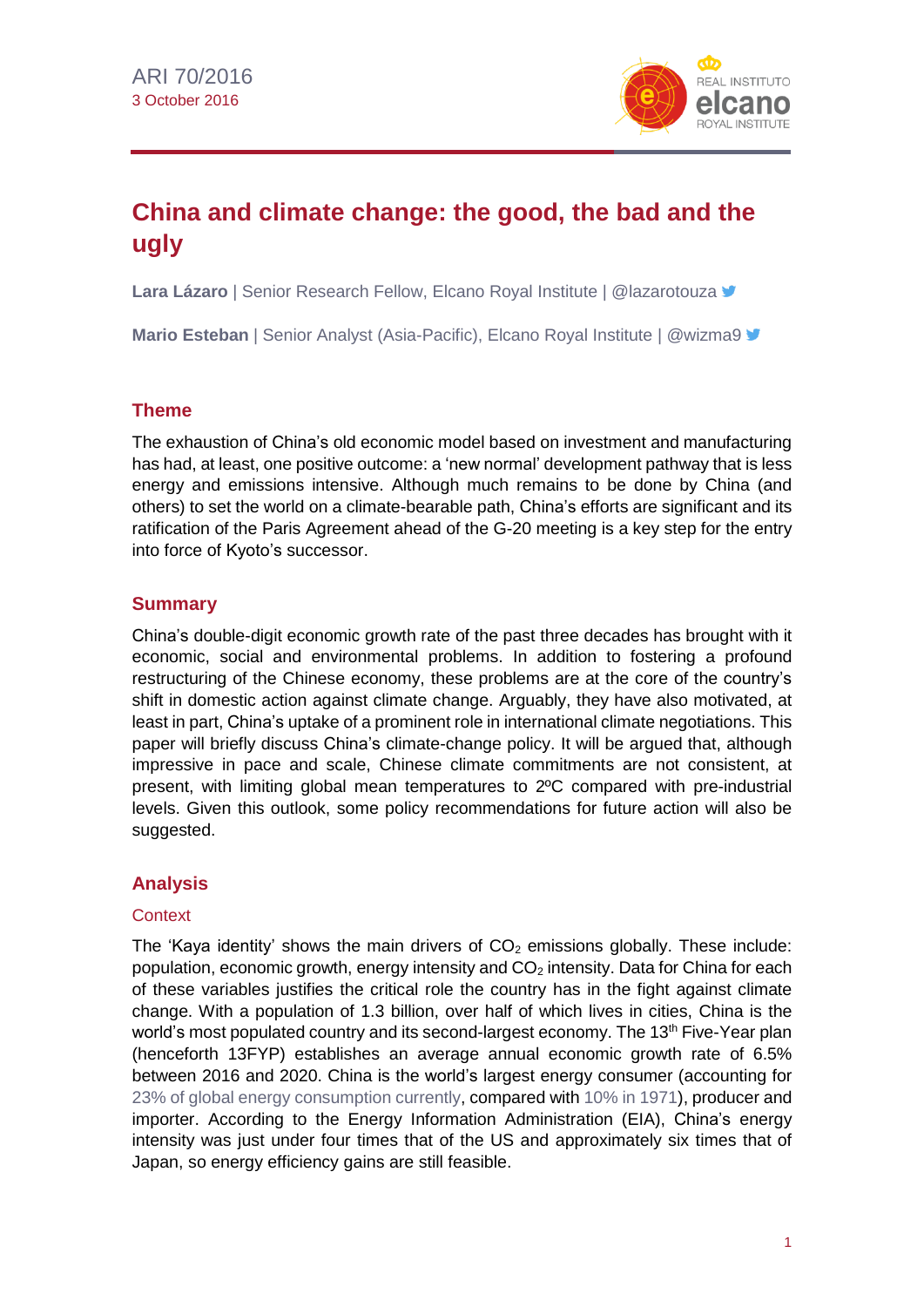Additionally, China's primary energy consumption is overwhelmingly fossil-fuel based (see Table 1 below) with coal, the highest  $CO<sub>2</sub>$  emitter per unit of [energy,](https://www.eia.gov/tools/faqs/faq.cfm?id=73&t=11) overwhelmingly dominating the energy mix. A positive development, however, is the recent evolution of carbon intensity in the power sector, which has been decreasing since 2005.

|                   |                | 2010        |           | 2020        |           | 2030        |           |
|-------------------|----------------|-------------|-----------|-------------|-----------|-------------|-----------|
|                   |                | Million TCE | Share (%) | Million TCE | Share (%) | Million TCE | Share (%) |
| Fossil energy     | Oil            | 617         | 91 36     | 744         | 8476      | 885         | 76.12     |
|                   | Natural gas    | 143         |           | 418         |           | 762         |           |
|                   | Coal           | 2210        |           | 3255        |           | 2940        |           |
| Non-fossil energy | Nuclear        | 25          | 8.64      | 152         | 15.24     | 335         | 2388      |
|                   | Hydro          | 213         |           | 358         |           | 504         |           |
|                   | Solar          | 13          |           | 61          |           | 157         |           |
|                   | Wind           | 16          |           | 113         |           | 233         |           |
|                   | <b>Biomass</b> | 14          |           | 110         |           | 210         |           |
|                   | Total          | 3251        | 100       | 5211        | 100       | 6026        | 100       |

#### **Table 1. Primary energy consumption in China**

Source: Y. Zhang (2015), 'Reformulating the low-carbon green growth strategy in China', *Climate Policy*, vol. 15, nr 1, p. 49.

#### International and domestic commitments

China emitted over a fifth of greenhouse gases (GHG) globally in 2011 according to the World [Resources](http://www.wri.org/sites/default/files/Top_10_Emitters_in_2012.png) Institute, making it a key player in the climate change arena.

Internationally, China has been involved in climate negotiations since 1992. In fact, it was one of the first countries to ratify the United Nations Convention on Climate Change. This does not mean, however, that China has historically been a leader in climate action. Its developing-country status, its argument that countries should act according to common but differentiated responsibilities while taking into account their capabilities and national circumstances, and its perennial focus on economic growth have, until recently, relegated the country to a peripheral role in international climate action.

In Copenhagen (COP15) China's peripheral stance on international commitments started to shift as it pledged to reduce its carbon intensity between 40% and 45% below its 2005 level by 2020. This was the first time China made international climate commitments. Additionally, it pledged to increase forest cover by 40 million hectares by 2020 compared with 2005 levels and to augment its forest stock by 1.3 billion cubic metres by 2020 compared with 2005 levels.

In November 2014 a joint [announcement](https://www.whitehouse.gov/the-press-office/2015/09/25/us-china-joint-presidential-statement-climate-change) was made by the US and China on climate [change](https://www.whitehouse.gov/the-press-office/2015/09/25/us-china-joint-presidential-statement-climate-change) by which China, for the first time, accepted GHG mitigation targets ahead of developed countries. China also stated its intention to reach its peak in  $CO<sub>2</sub>$  emissions by 2030 and strive to reach this peak earlier, a first for a developing country. On 30 June 2015 China submitted its Intended Nationally Determined Contribution (INDC). This voluntary commitment reiterates China's mitigation target of reaching a peak in  $CO<sub>2</sub>$ emissions around 2030 (aiming to peak earlier). It also pledges to reduce its carbon intensity by 60% to 65% below 2005 levels by 2030 and to increase its forest stock by 4.5 billion cubic metres by 2030 compared with 2005 levels. More recently, a day ahead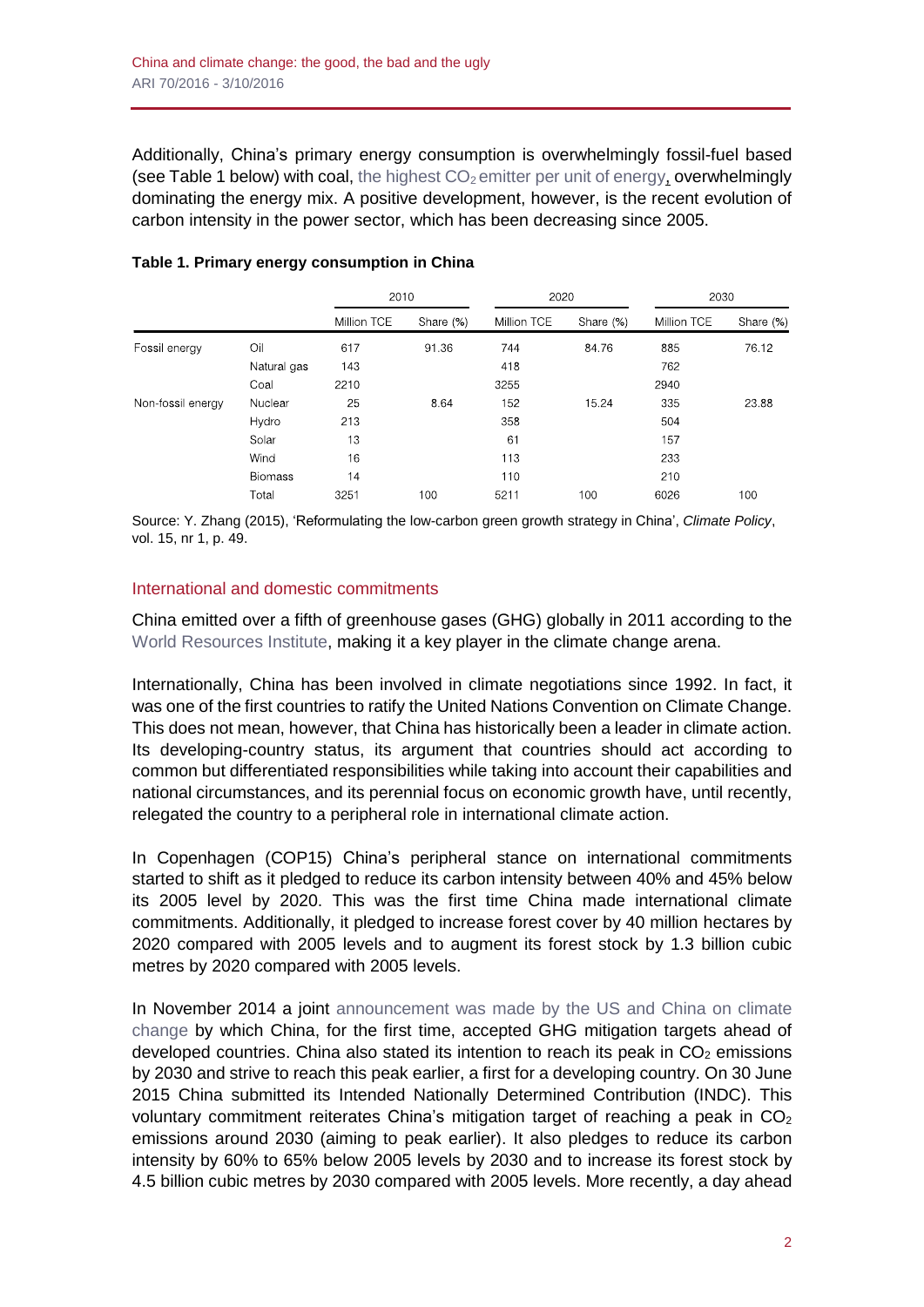of the G-20 summit, China ratified the Paris Agreement (as did the US). Being the top two emitters, the Chinese and US ratifications will, in all likelihood, be the tipping point for the Paris Agreement entering into force shortly.

Domestically, climate change was not a priority for China until 2006, when it became the world's largest GHG emitter, which increased both international and national pressure to step up Chinese climate action. From 1992 until 2006 climate actions were driven by the co-benefits from fighting other environmental problems such as air pollution. During this period, civil society (especially in urban areas) put pressure on the government via social media and demonstrations to curb air pollution. Institutionally, climate change was dealt with at a scientific level rather than at a political level via the Chinese Meteorological Administration (CMA). Moreover, broader environmental issues were addressed through a government agency rather than through the Ministry of Environmental Protection, which was created in 2008. Additionally, it was not until the 11<sup>th</sup> Five-Year Plan (2006-10) that climate change was mentioned in development guidelines. This greater concern for climate change is the result of the Chinese authorities' increased awareness, under the aegis of Hu Jintao, who sought to ensure the sustainability of China's economic model in order to sustain the regime.

From 2007 onwards climate change institutions were developed in China, aside from the pre-existing and science-focused CMA. Climate governance structures and regulations were also developed post 2007. More recently, the 13FYP (2016-20) includes targets for the reduction of both China's energy intensity per unit of GDP and carbon intensity per unit of GDP. China also pledges to increase the proportion of non-fossil fuels in its primary energy consumption to 15% by 2020. The main targets in the 13FYP are shown in Table 2 below.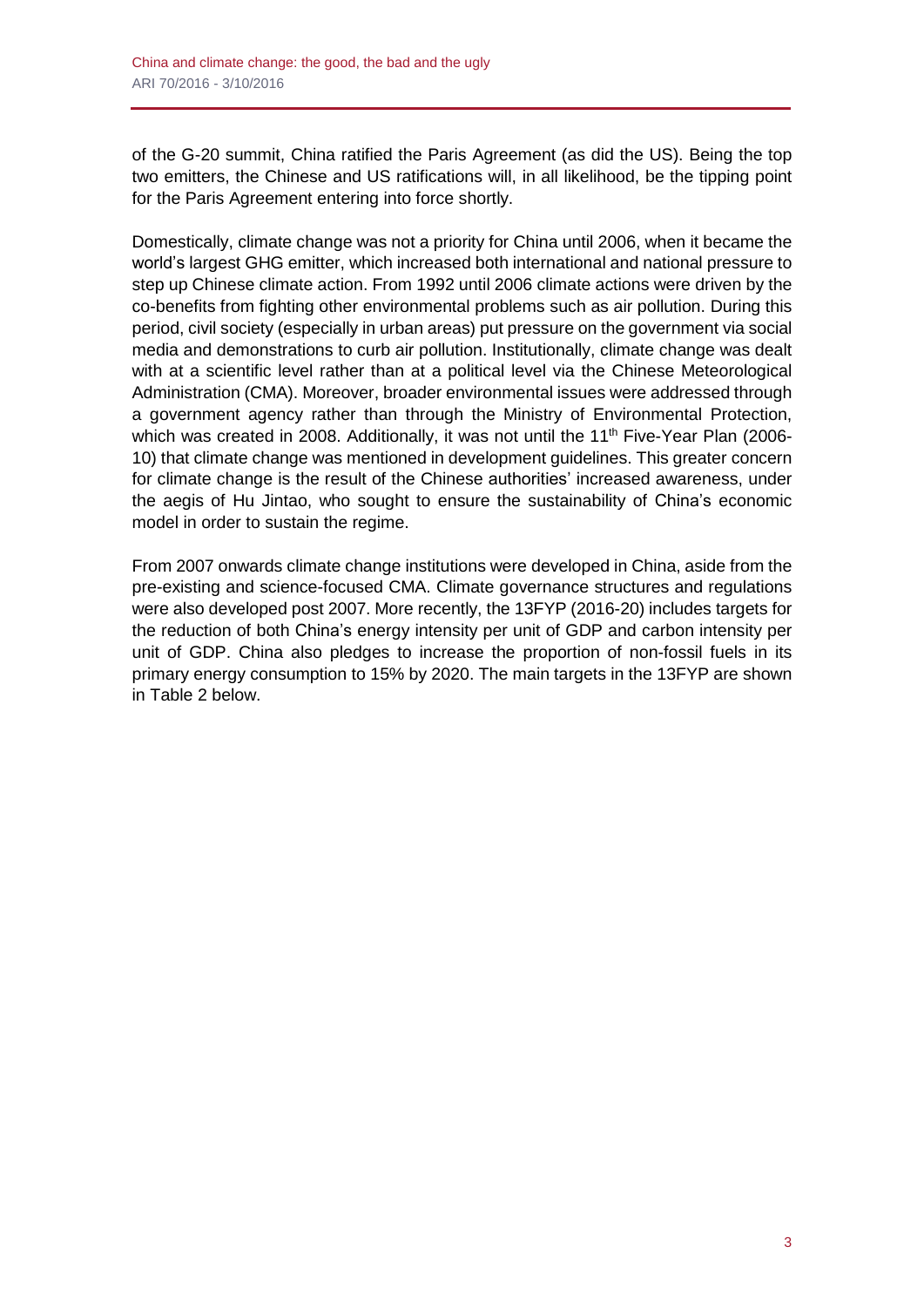Partnerships (PPP), and other means to deliver more value for

#### **Table 2. Major targets in 13FYP (2016-20)**

|                                                                            | Indicator                                                                            | 2015              | 2020     | Average<br>Annual<br>Growth<br>Rate |  |  |  |  |
|----------------------------------------------------------------------------|--------------------------------------------------------------------------------------|-------------------|----------|-------------------------------------|--|--|--|--|
| <b>Domestic Economy</b>                                                    |                                                                                      |                   |          |                                     |  |  |  |  |
| GDP (trillion RMB)                                                         |                                                                                      | 67.7              | >92.7    | >6.5                                |  |  |  |  |
|                                                                            | Tertiary Industry Value Added (%)                                                    | 50.5              | 56       |                                     |  |  |  |  |
| <b>Social Development</b>                                                  |                                                                                      |                   |          |                                     |  |  |  |  |
|                                                                            | Poverty Population in Rural Area (million)                                           | 55.75             | $\Omega$ |                                     |  |  |  |  |
|                                                                            | Basic Pension Insurance Enrolment Rate (%)                                           | 82                | 90       |                                     |  |  |  |  |
| <b>Innovation</b>                                                          |                                                                                      |                   |          |                                     |  |  |  |  |
| R&D Investment Intensity (%)                                               | 2.1                                                                                  | 2.5               |          |                                     |  |  |  |  |
| Patent Ownership per ten thousand population<br>(Number of Items)          | 6.3                                                                                  | 12                |          |                                     |  |  |  |  |
| Fixed Broadband Coverage (%)<br>Internet                                   | 40                                                                                   | 70                |          |                                     |  |  |  |  |
| Coverage                                                                   | Mobile Broadband Coverage (%)                                                        | 57                | 85       |                                     |  |  |  |  |
|                                                                            | <b>Natural Resources &amp; Environment</b>                                           |                   |          |                                     |  |  |  |  |
| Energy Intensity Per Unit of GDP (%)                                       | $\overline{\phantom{a}}$                                                             | $\qquad \qquad -$ | $-15*$   |                                     |  |  |  |  |
| Carbon Intensity Per Unit of GDP (%)                                       |                                                                                      |                   | $-18*$   |                                     |  |  |  |  |
| Proportion of Non-fossil Energy in Primary<br>Energy Consumption (%)       | 12                                                                                   | 15                |          |                                     |  |  |  |  |
| <b>Air Quality</b>                                                         | Percentage of Days with Air<br>Quality Rating 'Good' or<br>'Excellent' in Cities (%) | 76.7              | >80      |                                     |  |  |  |  |
|                                                                            | PM 2.5 Density in Cities (%)                                                         |                   |          | $-18*$                              |  |  |  |  |
| <b>Reduction of</b>                                                        | Chemical Oxygen Demand                                                               |                   |          | $-10*$                              |  |  |  |  |
| Major                                                                      | Ammonia                                                                              |                   |          | $-10*$                              |  |  |  |  |
| Pollutants                                                                 | Sulphur Dioxide (SO <sub>2</sub> )                                                   |                   |          | $-15*$                              |  |  |  |  |
| Emission (%)                                                               | Nitrogen Oxides (NO <sub>x</sub> )                                                   |                   |          | $-15*$                              |  |  |  |  |
| Note: Figures with * represent cumulative growth rate over the five years. |                                                                                      |                   |          |                                     |  |  |  |  |

Source: UNDP (2016), 13<sup>th</sup> Five-Year Plan: what to expect from China, Issue Brief, Domestic Policies, p. 2.

#### The good, the bad and the ugly ne good, the ba

The good news for climate change comes from the exhaustion of China's old economic model and from the profound restructuring of the Chinese economy as a result. The current weight of investment and heavy industry (very intensive in GHG emissions) in barrent weight of invectment and neavy inductry (very interfered in Striet emissionly in<br>China's economic structure is being reduced in favour of consumption and services (less intensive in GHG emissions). Overcapacity in highly polluting industries is being mensive in Sing emissions). Svereapacity in highly perfamilies indicative to being.<br>managed by the Chinese government through supply-side structural reforms. Capacity cuts are taking place in the steel and coal sectors. For instance, a reduction of [100](http://www.bloomberg.com/news/articles/2016-02-04/china-vows-to-tackle-steel-overcapacity-with-2020-cut-targets) to and and tanning place in the creat and open codescribed in the included, a reduction of 150 to<br>150 million metric tonnes in yearly crude steel capacity (13% of current [capacity\)](http://www.bloomberg.com/news/articles/2016-02-04/china-vows-to-tackle-steel-overcapacity-with-2020-cut-targets) by 2020 was [announced](http://www.bloomberg.com/news/articles/2016-02-04/china-vows-to-tackle-steel-overcapacity-with-2020-cut-targets) earlier this year. Similarly, a cut in coal output of 500 [million](http://www.bloomberg.com/news/articles/2016-02-05/china-puts-1-billion-tons-of-coal-capacity-on-chopping-block) metric tonnes (9% of current capacity) will take place in the next three to five years. Local governments are being asked to cooperate in the provision of information to develop plans for capacity cuts and penalties are being announced for non-compliers. As a result, the first six months in 2016 have seen a 1.5% drop in steel production and an 8.5% drop in coal production. These developments have, *inter alia*, led to what is known as China's 'new normal' economic development. hina's economic structure is being reduced in favour of consumption and services (less partners on the completion with China to deliver the china to deliver the china to deliver the china to delive  $T_{\rm tot}$  is  $T_{\rm tot}$  series to promote understanding  $T_{\rm tot}$ uctural reforms. Capacity

Other elements that are also providing the basis for a structural shift towards China's low carbon green growth include: slower expected GDP growth and energy demand; China's push for competitiveness –through the promotion of high value added industries, including renewables (see the significant growth in Graph 1 below)–; and a greater focus

Some commentators have suggested that China's CO<sup>2</sup>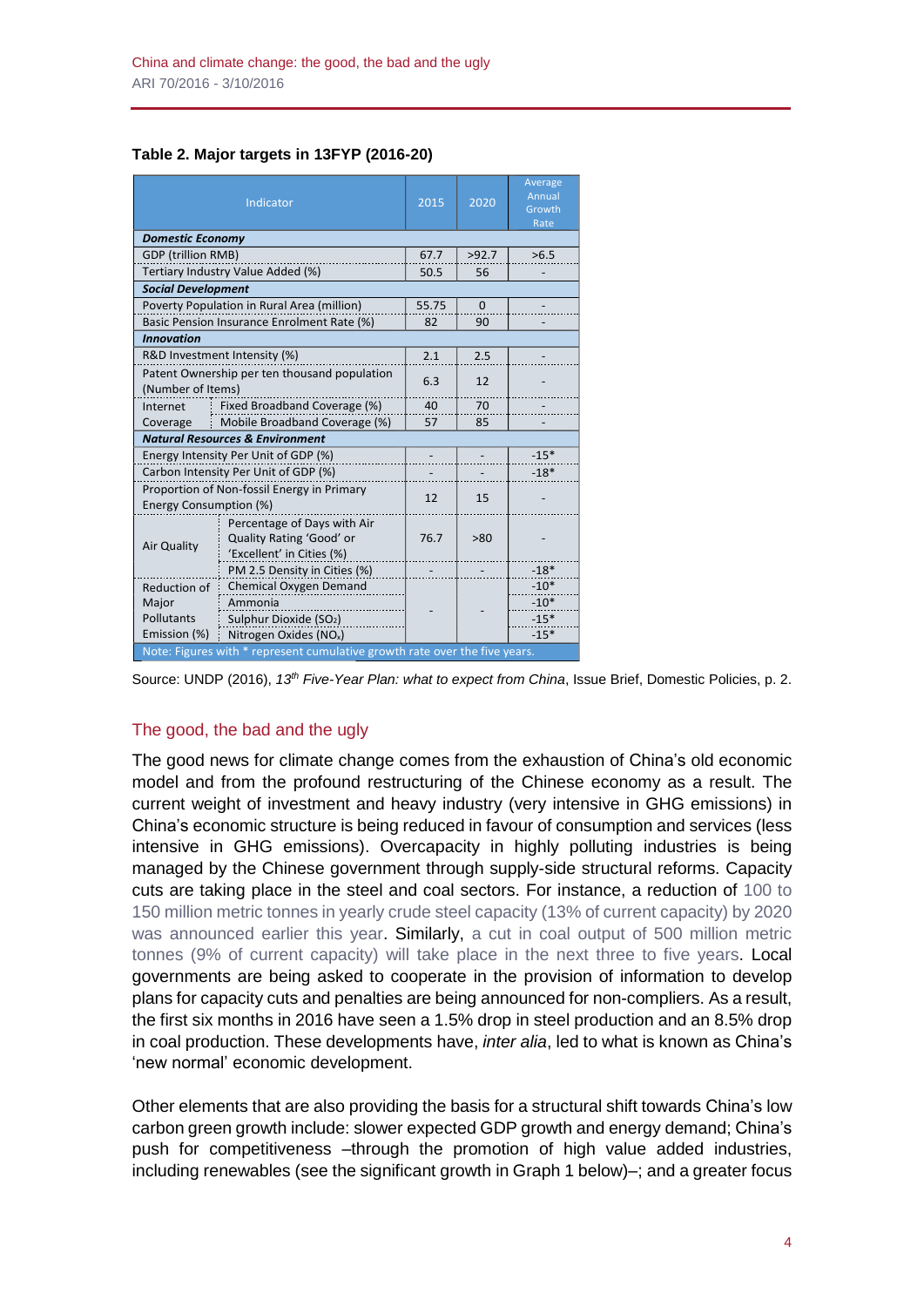on environmental protection and energy efficiency, plus its Ecological Civilisation concept. The latter is an extension of the concept of sustainable [development](http://web.unep.org/ourplanet/march-2016/articles/ecological-civilization) whereby nature and mankind must co-exist [harmoniously.](http://web.unep.org/ourplanet/march-2016/articles/ecological-civilization)



**Graph 1. Development of non fossil fuels in China (2005-13)**

Climate change action seems to be aligned with China's development priorities. Climate policy has not hindered economic growth in China to date. China's energy transition could have moderate or even negative costs (benefits) in terms of GDP, according to Stern and [others.](http://www.lse.ac.uk/GranthamInstitute/wp-content/uploads/2015/06/Chinas_new_normal_green_stern_June_2015.pdf) Climate policy can furthermore help advance China's 'war on pollution', tackling concerns about citizen's health. In the international arena, climate action (eg, the ratification of the Paris Agreement ahead of some developed countries such as the EU) can grant future leadership status to China. It should not therefore come as a surprise that the Chinese leadership is increasingly committed to tackling climate change, if only to further its future economic growth and its international clout, retain political legitimacy among its citizens and appease existing competitiveness concerns.

When evaluating China's efforts towards decarbonisation some experts believe Chinese action is ambitious. This position could be further backed by the fact that embodied emissions, which refer to emissions generated in the production of exported goods, account for a significant proportion of the country's emissions. Some studies even contend that emissions associated to exports are eight times higher than emissions associated to imports. Graph 2 below shows an analysis of per capita territorial  $CO<sub>2</sub>$ , consumption  $CO<sub>2</sub>$  footprint, and exports and imports of  $CO<sub>2</sub>$  for different GDP levels from 1960 to 2008 in the US, the EU and China.

Source: Wang *et al.* (2014), 'Estimate of China's energy carbon emissions peak and analysis on electric power carbon emissions', *Advances in Climate Change Research*, Vol. 4, nr 5, p. 185.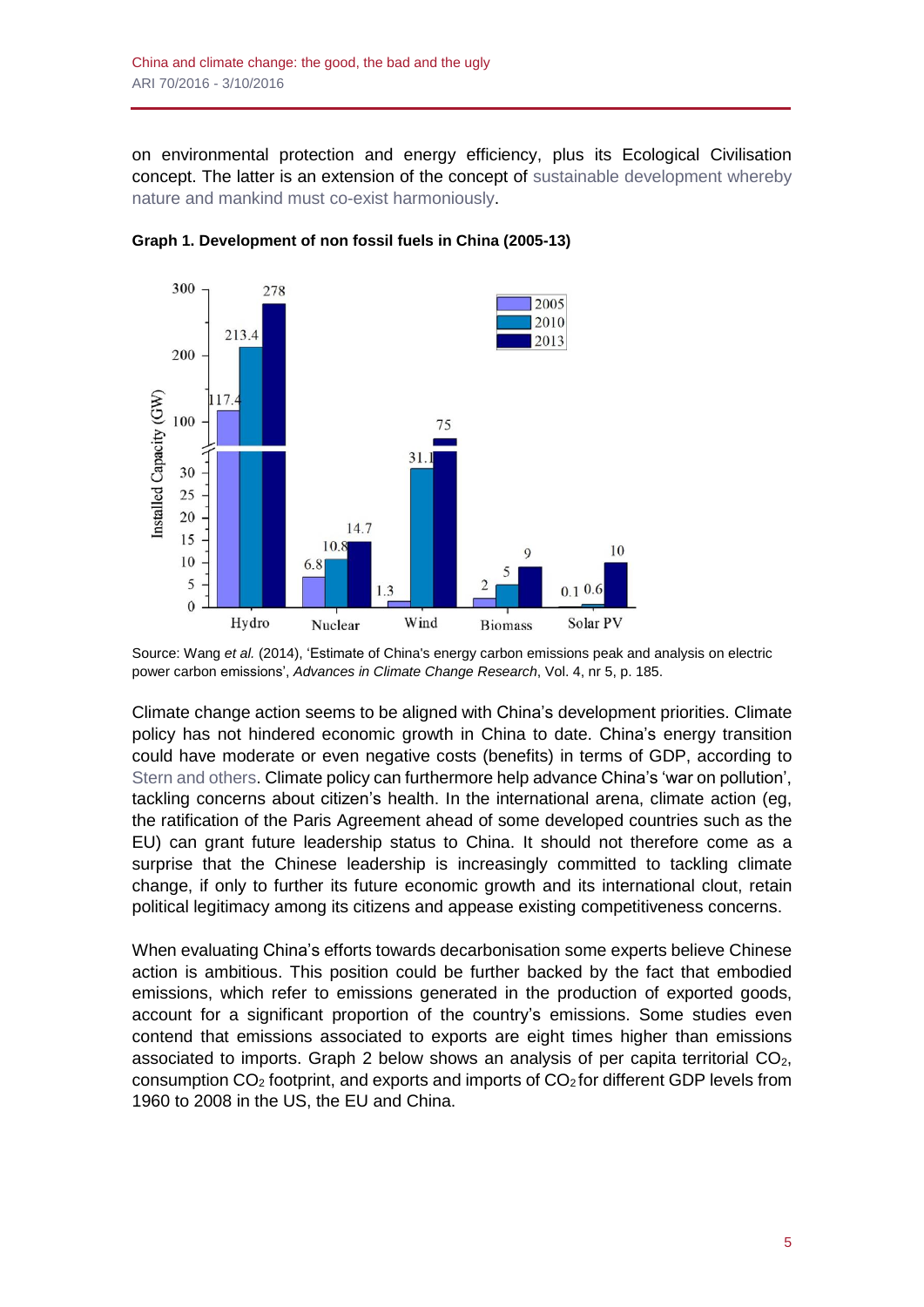

**Graph 2. Evolution of per capita GDP and CO<sup>2</sup> emissions by major region**

Source: Grubb et al. (2015). 'A review of Chinese CO<sub>2</sub> emission projections to 2030: the role of economic structure and policy', *Climate Policy*, nr 15, p. S13.

Analysis by Climate Action Tracker, on the other hand, states that China's Copenhagen commitment and its INDC are rated as 'medium', except for the energy intensity target in China's INDC that is rated 'inadequate'. The medium rating awarded to China's commitments is on a par with those awarded to the EU and to the US.

The 'good news' is that, although medium ratings will not ensure having a likely chance of limiting mean global temperatures to 2ºC above pre-industrial levels, China is known for under-promising and over-complying, and the profound restructuring of the economy will help it in doing just that. In fact, China's peak coal is said to have already been reached, with a drop in coal consumption (in volume) of 2.9% in 2014 and 3.6% in 2015, while the economy grew by 7.3% and 6.9% respectively. Given the above data regarding China's energy mix, its post coal growth could be seen as a welcome development.

An additional positive development in terms of collective action is that China and the US seem to be cooperating rather than competing in other climate-related areas. In addition to the ratification of the Paris Agreement, China and the US have agreed to [collaborate](http://newsroom.unfccc.int/paris-agreement/china-and-us-bring-early-paris-entry-into-force-big-step-closer/) on the [amendment](http://newsroom.unfccc.int/paris-agreement/china-and-us-bring-early-paris-entry-into-force-big-step-closer/) of the Montreal Protocol, aiming to eventually phase out [hydrofluorocarbons](http://newsroom.unfccc.int/paris-agreement/china-and-us-bring-early-paris-entry-into-force-big-step-closer/) (HFC's) and to participate in the pilot phase of a market-based [mechanism](http://newsroom.unfccc.int/paris-agreement/china-and-us-bring-early-paris-entry-into-force-big-step-closer/) in the aviation sector, should it be agreed upon in the upcoming ICAO conference.

The bad news come from a global analysis of commitments. China's commitments are insufficient to limit climate change to a bearable level. For instance, [Climate](http://climateactiontracker.org/assets/publications/briefing_papers/CAT_Temp_Update_COP21.pdf) Action [Tracker's](http://climateactiontracker.org/assets/publications/briefing_papers/CAT_Temp_Update_COP21.pdf) analysis of INDC's warns that with current commitments global mean temperatures will miss the 2ºC target by about 1ºC. Only mitigation pledges submitted by Bhutan, Costa Rica, Ethiopia, Morocco and The Gambia are rated as sufficient by Climate Action Tracker, although together they account for less than 1% of global emissions. This sufficient rating means that commitments by these countries are in the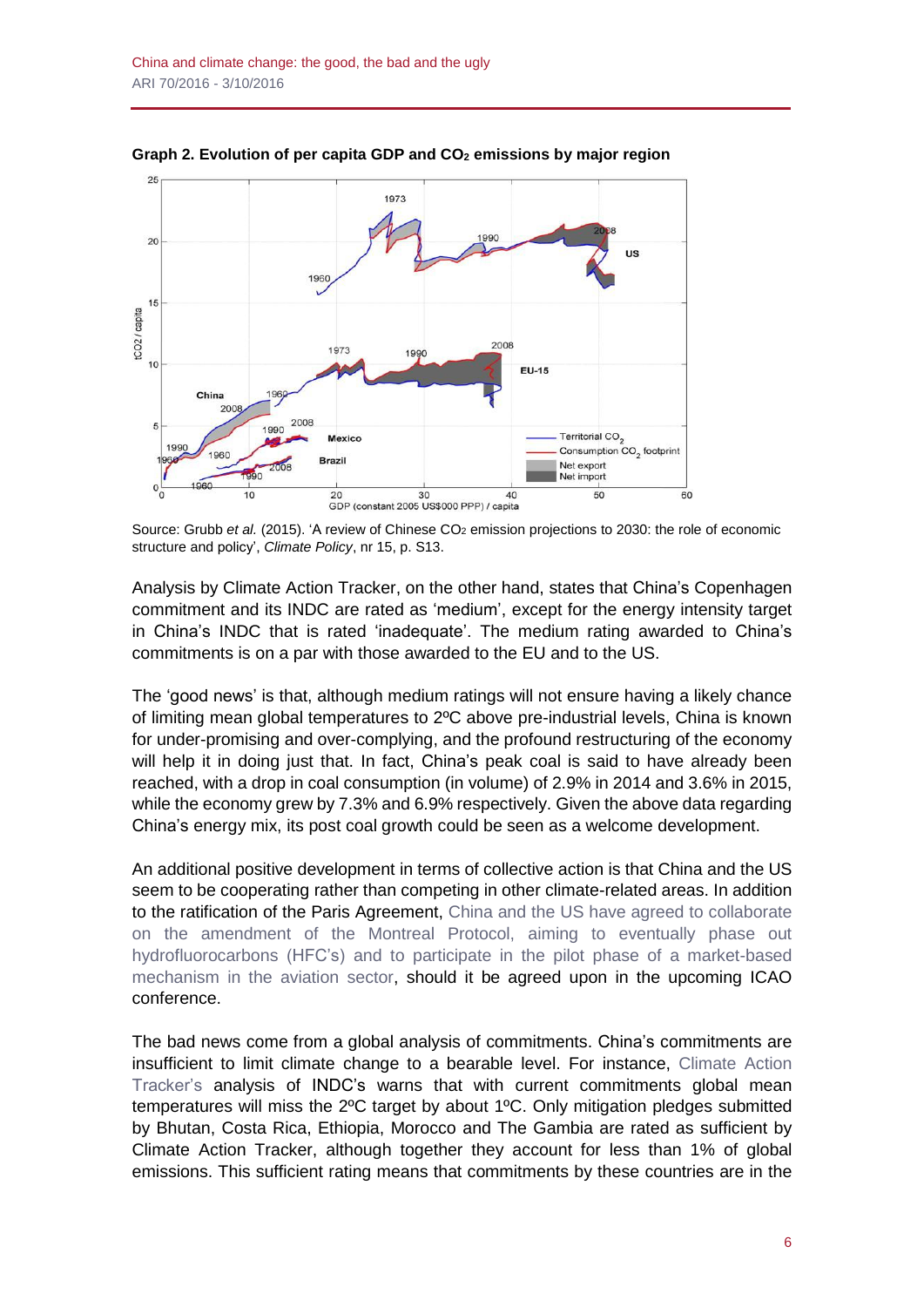stringent part of the 2ºC range, although commitments have to be effectively implemented. If other governments undertook similar efforts, there would be a likelihood of limiting global average temperatures below 2ºC compared with pre-industrial levels.

Transition costs, implementation, uptake of market instruments and development of a well functioning nation-wide emissions trading system are part of the 'ugly' in the Chinese mitigation equation. As regards the latter, the seven pilot emission trading systems (ETS) in China are heterogeneous in their coverage and rules, they lack penalties, they are argued to suffer from legal uncertainty and, to date, there is no futures market. These characteristics could lead investors to shy away from the national Chinese market that will operate from 2017 onwards (Luca Taschini, personal comment).

An additional challenge is China's focus on economic growth (remember the Kaya identity), coupled with the energy security needed to deliver this growth and the fact that energy is still heavily fossil-fuel based. Breaking the fossil dependency is expected to be a slow process.

The potential for reducing emissions in the industrial sectors is diminishing and policies for tackling emissions in the diffuse sectors are still evolving. The challenge is to engage all stakeholders in future emission-reduction policies as the economic model shifts towards consumption.

Although China has become a powerhouse in renewable energy manufacturing, domestic deployment has been slower. Ramping up deployment and integrating it with existing infrastructures and institutions will be a complex task, especially when local authorities receive more revenues from coal-fired power plants than from renewable alternatives.

Finally, if China is gradually reducing its role as the world's manufacturer due to the exhaustion of its old growth model and its ageing population, other countries with lower wages will take this role. Hence, global climate mitigation policies will have to take into account broader macroeconomic trends.

# Recommendations

As regards China's energy sector, its weight in global energy consumption, which is mostly fossil-fuel based, calls for interfuel [substitution](http://www.tandfonline.com/doi/full/10.1080/14693062.2015.1101307) and greater uptake of low carbon [technologies.](http://www.tandfonline.com/doi/full/10.1080/14693062.2015.1101307) China therefore needs to further cap coal consumption and keep advancing on renewable energy deployment. In addition to reducing  $CO<sub>2</sub>$  emissions, these measures help advance China's goal of increasing energy security and independence while tackling health problems derived from air pollution.

The global market for green technologies is expected to double (or treble) by 2020 (up from the  $\epsilon$ 1,000 billion per annum [estimated](http://ec.europa.eu/growth/tools-databases/newsroom/cf/itemdetail.cfm?item_id=5968&lang=en&tpa_id=0&displayType=news&nl_id=1019) in 2012 by the EU). Investment in lowcarbon technologies and a greener growth model bodes well with China's goals of being an innovation-driven country that strives for sustainable development.